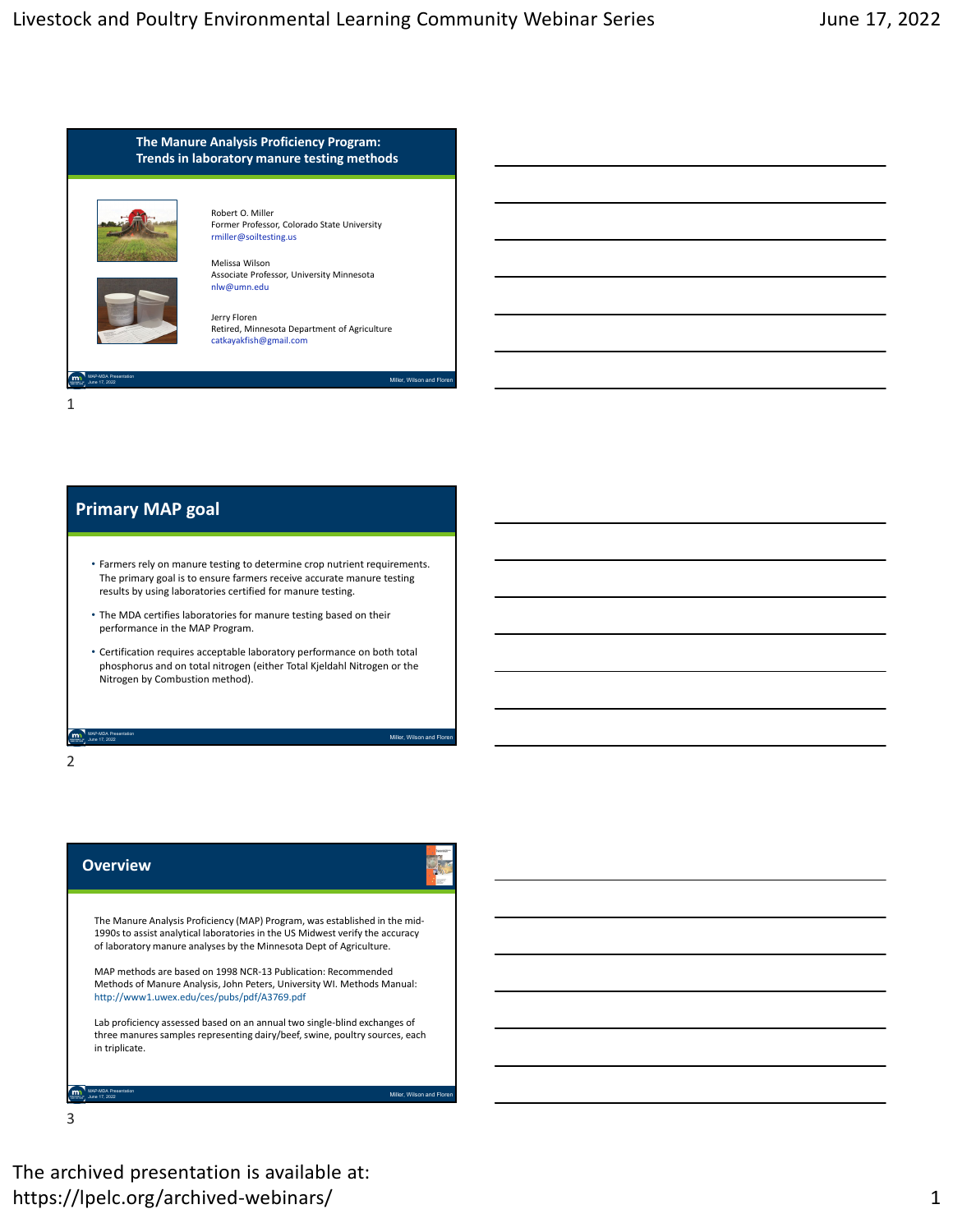

4



5

# **MAP definitions**

**Inter‐Laboratory RMD**: Measure of relative variance of a method across multiple testing laboratories performing the analysis, as a calculated MAD/Median x 100.

**Intra‐Laboratory RSD**: The median of the within laboratory of relative standard deviations for a method, as calculated by the median of all individual lab method RSD.

Miller, Wilson and Flore

6

MAP-MDA Presentation

The archived presentation is available at: https://lpelc.org/archived-webinars/ 2008 2009 2012 2013 2014 2014 2014 2015 2016 2017 2018 2019 201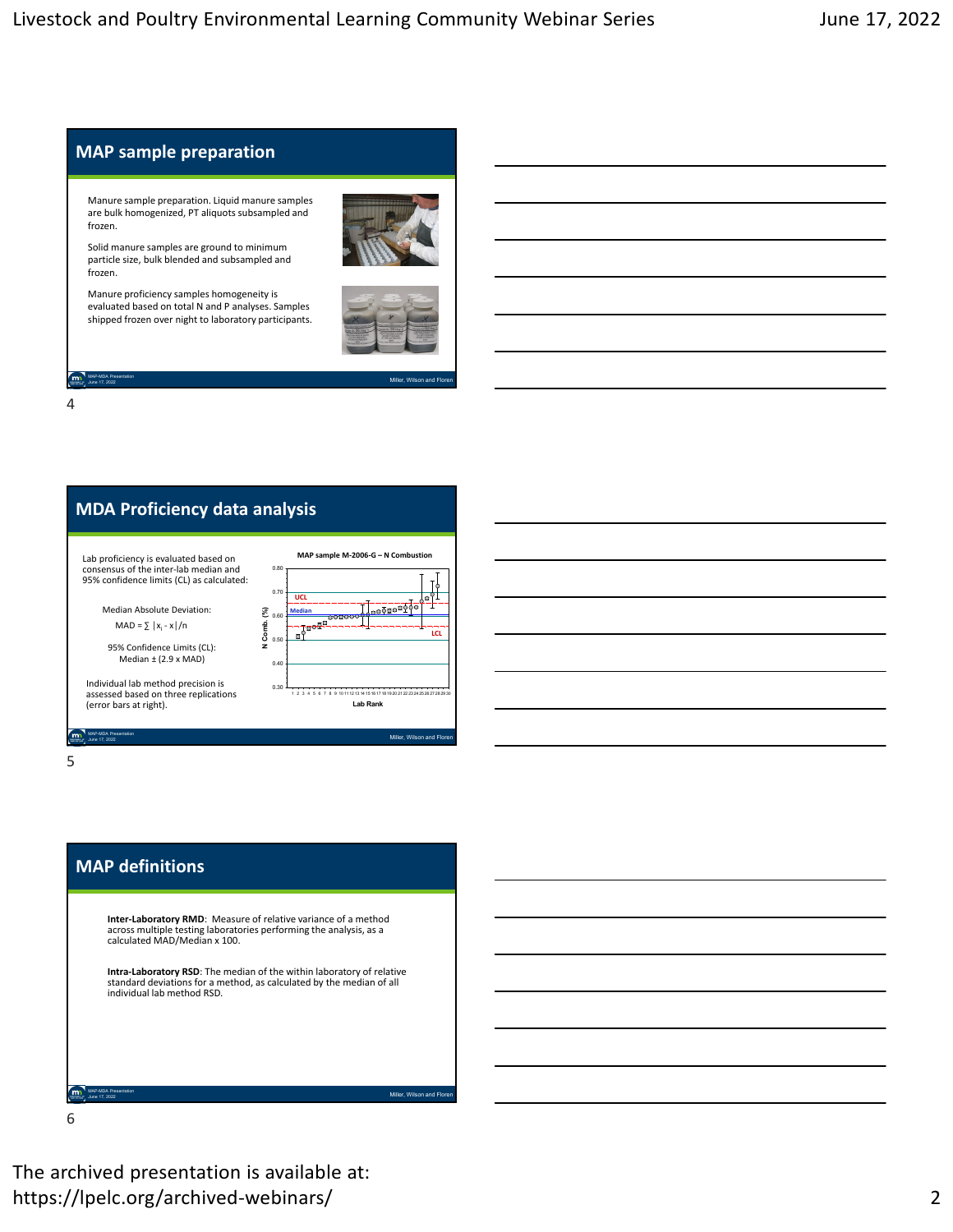

| <u> 1989 - Johann Stein, marwolaethau a bhann an t-Amhair an t-Amhair an t-Amhair an t-Amhair an t-Amhair an t-A</u>  |  |                                   |  |
|-----------------------------------------------------------------------------------------------------------------------|--|-----------------------------------|--|
| <u> 1989 - Jan Barat, margaret eta bat zuen bat zuen bat zuen bat zuen bat zuen zuen bat zuen zuen zuen zuen zuen</u> |  |                                   |  |
| <u> 1989 - Jan Samuel Barbara, margaret e a seu a componente de la propia de la propia de la propia de la propia </u> |  |                                   |  |
| <u> 1989 - Johann Stoff, amerikansk politiker (d. 1989)</u>                                                           |  |                                   |  |
|                                                                                                                       |  |                                   |  |
| <u> 1989 - Johann Barn, mars eta bainar eta idazlea (h. 1989).</u>                                                    |  |                                   |  |
|                                                                                                                       |  | and the control of the control of |  |

### **MAP results ‐ 2003**

Proficiency results for a high solid vs liquid manure from 2003 are at right.

Inter‐lab CL, as a percentage of the median, are generally lower for solid manures relative to liquid manure regardless of the parameter.

Method differences in N analysis were most significant.

|                  | Sample M 2003-A |        | Sample M 2003-B |        |  |
|------------------|-----------------|--------|-----------------|--------|--|
| Analysis         | Median          | 95% CL | Median          | 95% CL |  |
| Total Solids (%) | 74.0            | 2.1    | 1.54            | 0.26   |  |
| TKN (%)          | 3.34            | 0.29   | 0.16            | 0.041  |  |
| N - Comb (%)     | 3.42            | 0.35   | 0.17            | 0.055  |  |
| P(%)             | 1.34            | 0.22   | 0.027           | 0.006  |  |
| K (%)            | 1.33            | 0.15   | 0.093           | 0.017  |  |

Number of labs reporting: TS ‐ 60, TKN ‐ 48, N‐Comb ‐ 22, P ‐ 59 and K ‐ 59.

Miller, Wil

8

MAP-MDA Presentation June 17, 2022



9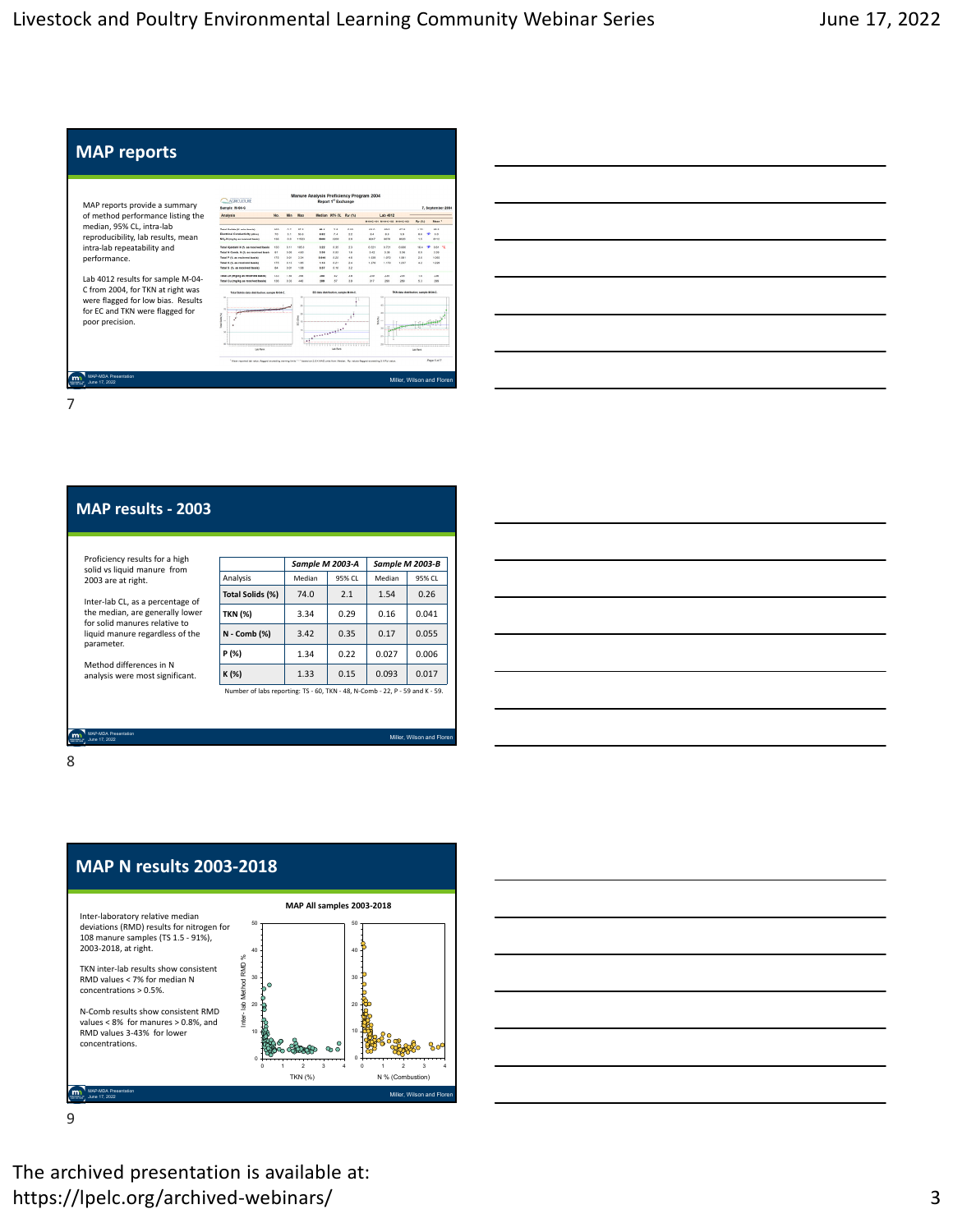



# **MAP N inter‐lab performance 2010 ‐ 2018**







12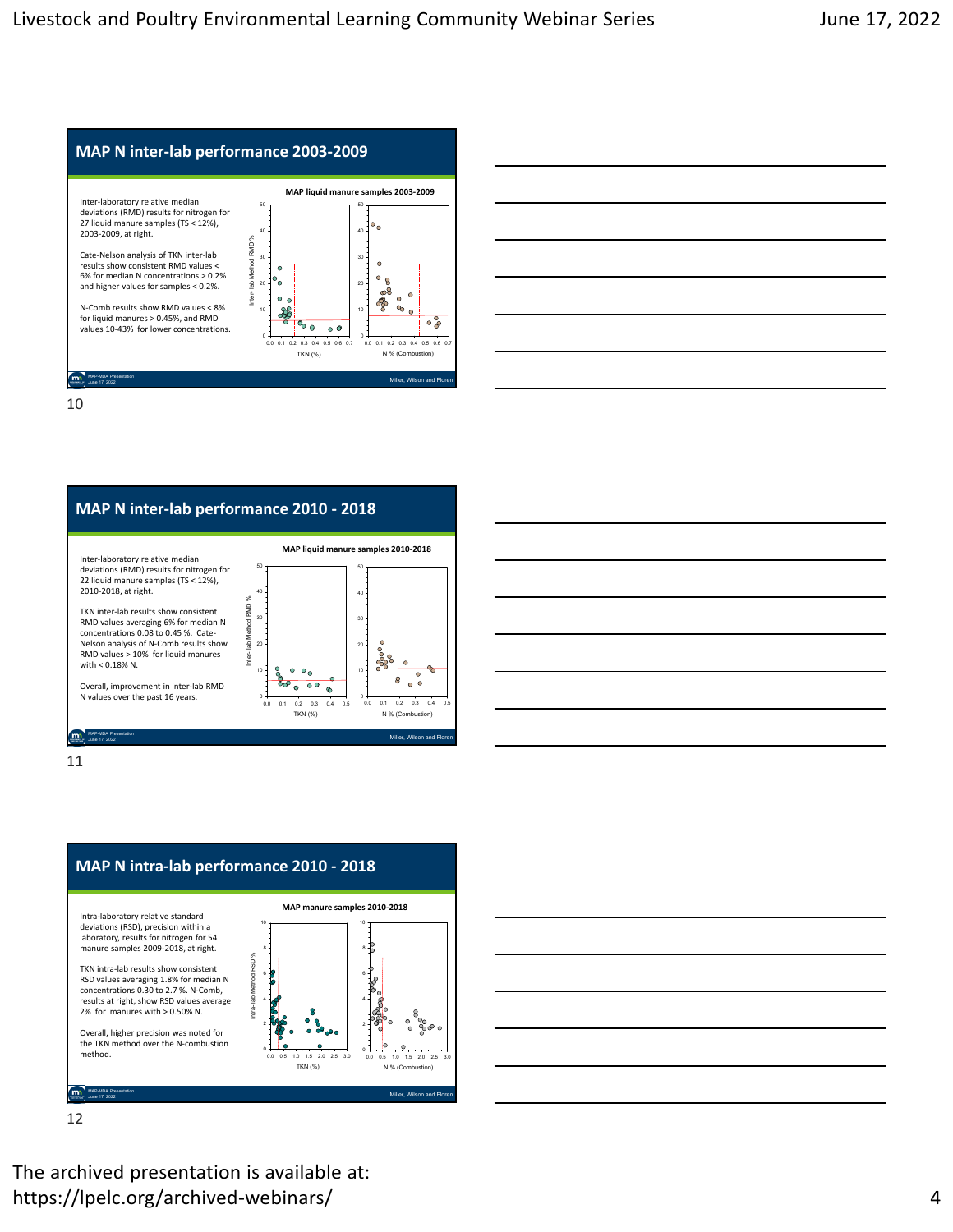



## **Summary**

- Results for N analysis show the TKN method consistently had the lowest inter‐lab RMD values relative to N‐Combustion. Factors:
	- TKN method uses larger sub sample size for analysis
	- Generally the N‐combustion instrument has a higher MDL than TKN
- For liquid manures (TS < 12%) its recommended laboratories use the TKN method for N analysis.
- MAP results show continuing laboratory improvement inter‐lab N analysis precision regardless of method, and differences in P RMD values between liquid and solid manures.
- Intra‐laboratory RSD values had the poorest precision on samples with the lowest TS. Overall, across 108 PT samples, RSD values were < 4% across parameters evaluated.

June 17, 2022 **Miller, Wilson and Floren** Miller, Wilson and Floren Miller, Wilson and Floren Miller, Wilson and Floren

14

MAP-MDA Presentation

#### **Closing comments**

#### **Acknowledgement**

Thanks to Larry Gunderson, Supervisor Fertilizer Management Unit, Minnesota Department of Agriculture, St Paul, MN.

#### **MAP Methods Manual**



Miller, Wilson and Flore

Libraries Publishing and is available: https://hdl.handle.net/11299/227650

15

MAP-MDA Presentation